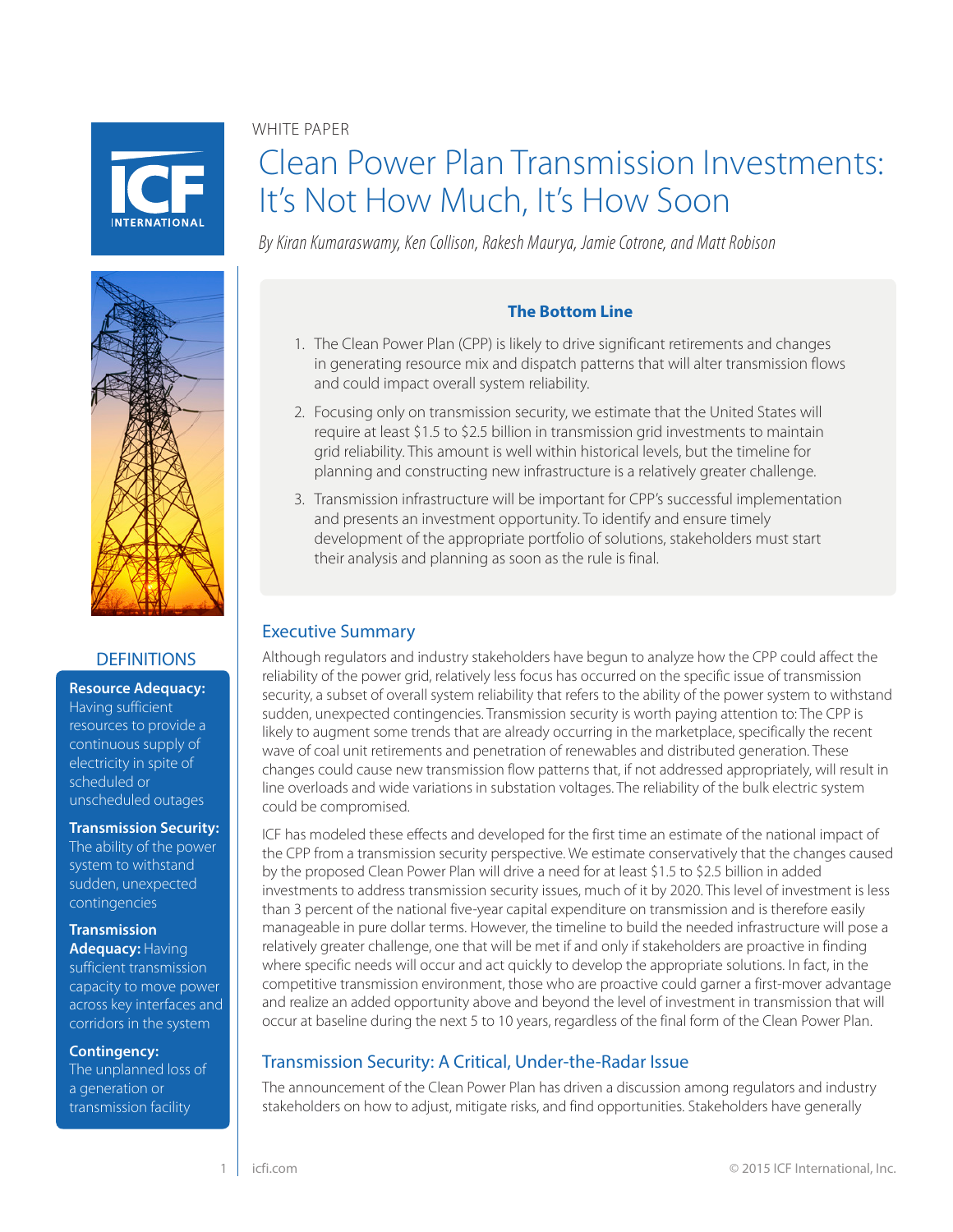

appreciated that the new rules may accelerate trends already seen in the market today, especially the retirement of generation—mostly coal generation—but also the increasing penetration of renewables and distributed energy resources (DER). These trends have led a broad focus on resource adequacy and on what mix of generation will be incentivized to come online under the new rule. Relatively less appreciated, and certainly less discussed so far, is the effect the trends can have on transmission, particularly transmission security.

The overall reliability of the power system rests on overlapping factors: having enough resources to meet customer needs in spite of scheduled and unscheduled outages, and the ability to continue operating reliably following sudden and unexpected contingencies. These factors are referred to as resource adequacy and transmission security, respectively.

In general, if a healthy surplus of power capacity is available in a region and new generating units are in the pipeline, generation unit retirement may have a minimal impact on the reliability of the grid. However, significant retirements and changes in generating resource mix, locations and dispatch can cause changes in transmission flow patterns and in substation voltages. The result is usage of the transmission system different than what was designed. Indeed, the retirement of a single generating facility may be considered critical to the operation of the grid if it increases power flows over certain transmission lines to the point where it causes them to overload or creates variations in substation voltages beyond the reliable operating limits.<sup>1</sup>

We focus here on these types of changes can occur as the Clean Power Plan is implemented. The issue of the impacts of state compliance guidance and utility decisions on the overall electricity system has been examined by several independent system operators (ISOs) and regional transmission organizations (RTOs), including some of the transmission-related challenges that they can foresee.2 However, no attempt has been made yet to estimate the nationwide scale and timing of transmissionrelated investments that will be required to ensure continued transmission security. ICF presents this important analysis below.

#### **Clean Power Plan Essential Information**

- **The Environmental Protection Agency's (EPA's) proposed Clean Power Plan would** regulate CO<sub>2</sub> emissions of existing generating units through state-level emission rate standards. EPA estimates that total U.S. power sector emissions will be reduced by 30 percent from 2005 levels by 2030.
- EPA modeled four building blocks of compliance for each state that included system redispatch from coal to natural gas and increased generation from renewables. Each state is ultimately allowed to determine its own plan design and

<sup>1</sup> To ensure reliable operation of the system, substation voltages are generally maintained within a 5 percent bandwidth of the nominal voltage levels. Voltages outside the bandwidth are considered to be violations. The criteria may vary in some systems.

<sup>2</sup> Some of the comments and analyses from ISOs and RTOs on the CPP's effects on system reliability, retirements, and transmission can be found in the following sources: 1) American Electric Power (AEP). 2014. AEP Comment on Docket ID No. EPA-HQ-OAR-2013-0602; 2) Electric Reliability Council of Texas, Inc. 2014. ERCOT Analysis of the impacts of Clean Power Plan; 3) Florida Public Service Commission. 2014. Comment filed by Florida Public Service Commission on Docket ID No. EPA-HQ-OAR-2013-0602; 4) MISO. 2014. Comment filed by MISO to Docket ID No. EPA-HQ-OAR-2013-0602. MISO; 5) New York Independent System Operator, Inc. 2014. Comments of the New York Independent System Operator, Inc. on the carbon pollution emission guidelines for existing stationary sources: electric utility generating units; 6) PJM INTERCONNECTION, LLC. 2014. COMMENTS OF PJM INTERCONNECTION, LLC to Docket No. EPA-HQ-OAR-2013-0602; 7) Southwest Power Pool (SPP). 2014. Comment filed by SPP to Docket ID No. EPA-HQ-OAR-2013-0602.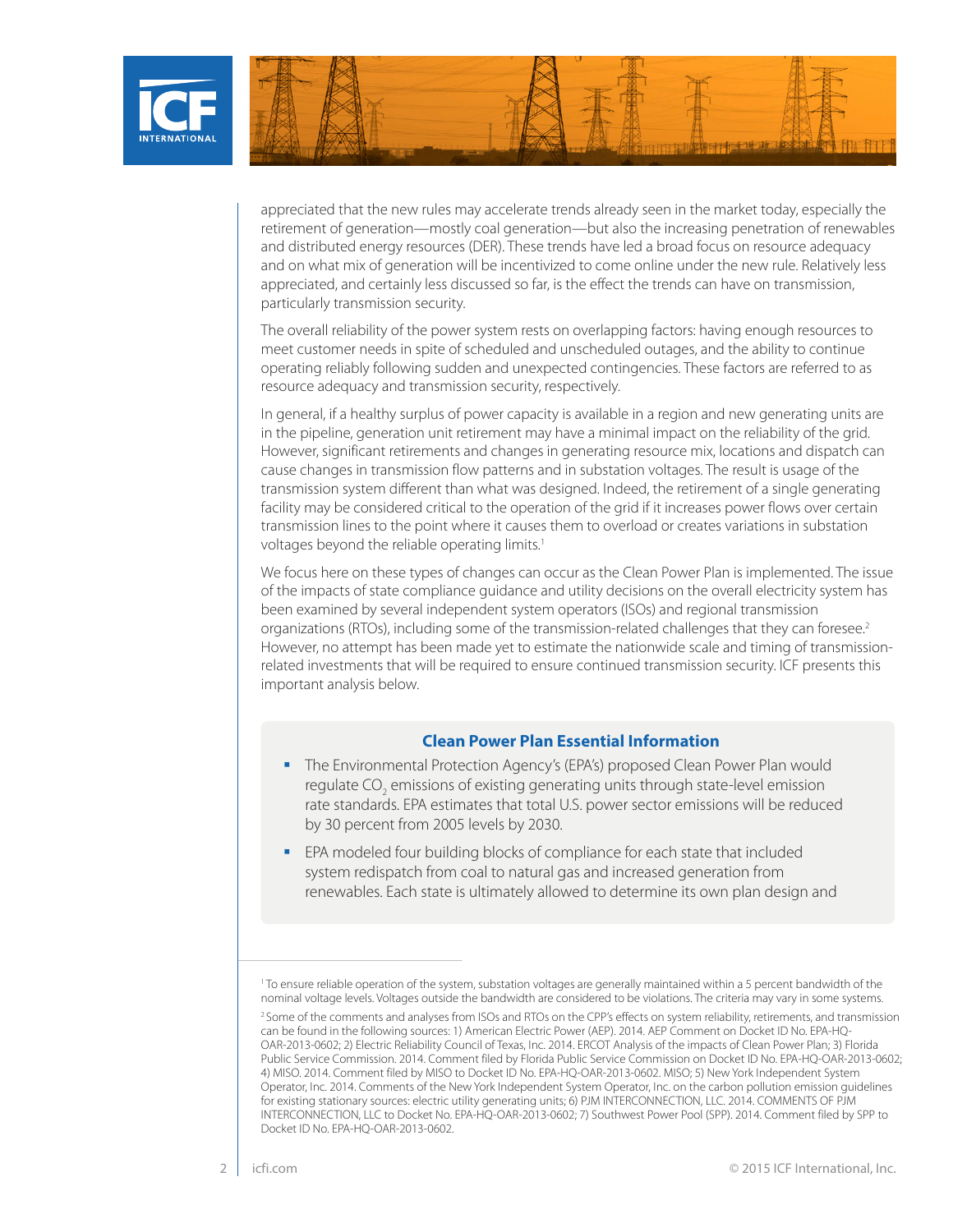

components. To the extent that states rely on these building blocks to achieve compliance, the recent national trend of coal units choosing to economically retire will continue or accelerate.

- The final rule is expected from EPA this summer. Initial state plans are due to EPA for review in 2016, with final plans due for states acting alone in 2017 and for states in multistate compliance groups in 2018. The glide path for emissions reductions could begin as early as 2020.
- detailed review of the plan and its high-level implications can be found in ICF's white paper "EPA's Clean Power Plan—Challenges Ahead for Sources and States."

#### Transmission Security Investment: Where, How Much, and Most Importantly, How Soon?

**Approach** ICF conducted a transmission security analysis in the Midcontinent Independent System Operator, Inc. (MISO) region to develop an estimate of the amount of investment required to meet transmission security needs as the CPP is implemented. We chose MISO<sup>3</sup> as a fair representation of national trends and because it comprises a significant portion of U.S. generation and transmission.

#### **METHODOLOGY**

To conduct the analysis, we first used our proprietary IPM® tool to project economic retirements (i.e., mostly coal units) and the new generation builds that will be required to meet resource adequacy needs under the proposed regulation. We began with the same set of assumptions used in EPA's Clean Power Plan Regulatory Impact Analysis and assumed that each state would comply with the proposed interim and 2030 CO<sub>2</sub> emission rate standards without interstate credit trading. Under this scenario, using supply and demand fundamentals, the model optimized capacity expansion and retirements system wide. We arrived at projected retirements and new builds that were consistent with EPA's analysis. We then used this information to develop a transmission model that represented system conditions under the proposed regulation after implementation of retirements and generation additions. We incorporated available information on approved transmission projects into the analysis.

We analyzed the new power flow patterns and potential stresses on the grid using the GE-PSLF model, a tool widely used by transmission planners. Specifically, we examined the operation of the grid under normal and contingency conditions, noting transmission overloads and excessive voltage variations resulting from the projected changes. We resolved overloads by adding new transmission projects, and we addressed voltage violations by introducing reactive power devices. Violations that could be resolved by already approved transmission projects were excluded. For this assessment, we considered only single element contingencies. In actual fact, transmission planners conducting system planning studies will analyze multiple element contingency conditions. In our experience, this type of analysis could increase the number of contingencies (and the scale of the challenge). Our analysis therefore provides a conservative estimate of the potential transmission opportunity.

<sup>3</sup> For this analysis, ICF used the MISO interconnection queue to help quide the addition of new economic builds into the [transmission model. MISO system information summarized at https://www.misoenergy.org/Library/Repository/](https://www.misoenergy.org/Library/Repository/Communication%20Material/Corporate/At-A-Glance.pdf) Communication%20Material/Corporate/At-A-Glance.pdf.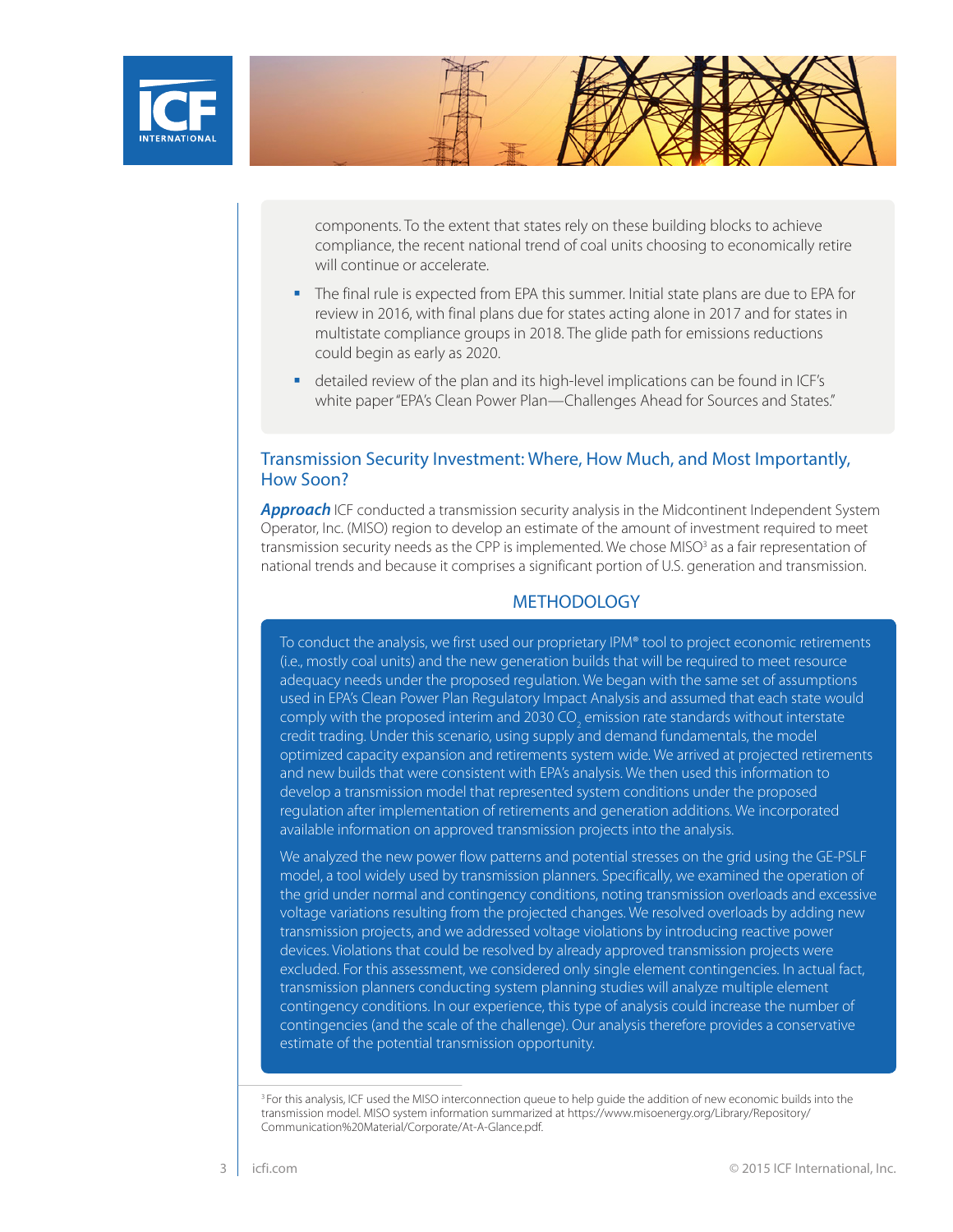

*Results* Our analysis found that the MISO region would need at least \$500 to \$750 million in additional transmission investments in order to address transmission security issues from the implementation of the proposed CPP, not including transmission projects that have already been approved. The range and severity of the transmission line overloads we observed are shown in the chart below. In our study, we found 43 transmission lines that are at or above their long-term emergency (LTE) ratings. Of these, 12 are loaded more than 120 percent of their LTE ratings<sup>4</sup>, indicating a significant reliability concern. Transmission planners typically consider various types of solutions to address these types of system reliability concerns. We assumed the violations would be resolved by the addition of new transmission lines. We also identified voltage violations that we assumed would be resolved by the addition of reactive power devices.



**MISO Incremental Transmission Line Overloads Under Proposed CPP**

As anticipated, the retirement of large coal plants in key load pockets and the addition of new resources at different locations in the grid changes power flows in the broader region, necessitating additional investments to maintain system reliability. Because anticipated retirements and new builds are front-loaded within the 2020–2030 compliance window, the timeframe for transmission investments would be correspondingly front-loaded. That is to say, not all anticipated transmission security investments would need to be made by 2020. In this scenario, many would have to be in place by that year, and the majority would need to be made in the years immediately following.

To develop a nationwide estimate of such investment needs, we then extrapolated our MISO findings by assuming that the average impact of a generator retirement on transmission security is similar in other regions.

<sup>4</sup> Under contingency conditions, transmission lines can be operated temporarily at emergency ratings that are usually higher than the normal ratings.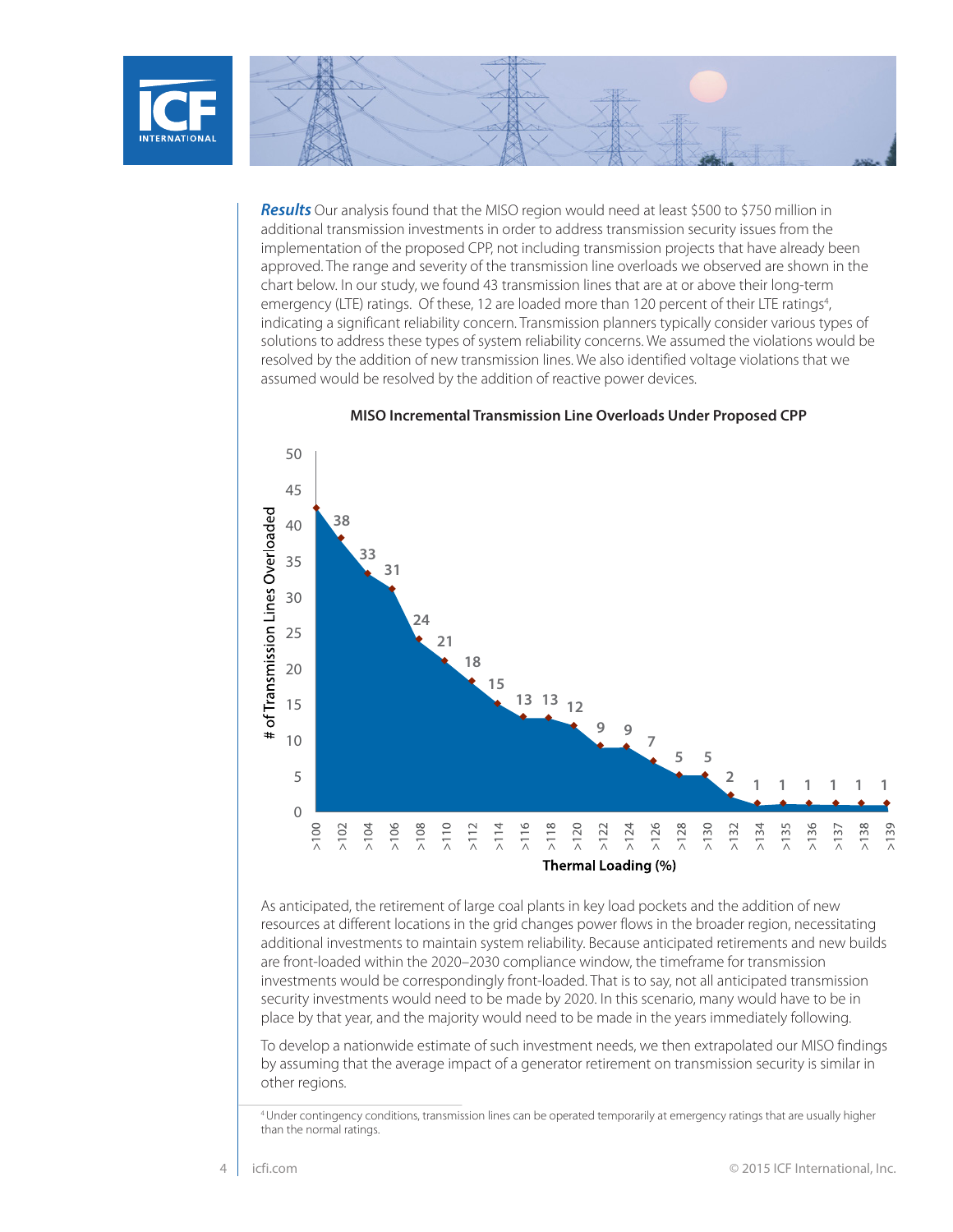

This approach indicates that at least \$1.5 to \$2.5 billion in new transmission investments will be required nationally beyond business-as-usual levels reflected in current transmission planning. The distribution of investments by region is shown in the map below.



#### **CPP Projected to Drive \$1.5 to \$2.5 Billion in Transmission Security Investments**

#### **LIMITATIONS**

As with all estimation and modeling techniques, this approach does have certain limitations. A degree of uncertainty occurs in the final form, requirements, and glide path for implementation associated with the Clean Power Plan. ICF's investment estimate is driven entirely by transmission security needs and not by the full spectrum of investment drivers, including resource adequacy and transmission adequacy. Likely the estimate does not capture all CPP-driven incremental transmission needs. The estimate is conservative because system planners will analyze contingencies that are even more severe than those included in our assessment. Extrapolating the results from MISO to a national level in this fashion is appropriate for developing a reasonable range for an overall estimate. The only way to accurately analyze the needed investment in each particular region would be to run a detailed transmission security analysis for that region. Nonetheless, this approach provides a reasonable estimate of the level of CPP-driven regional transmission security investments that will be needed.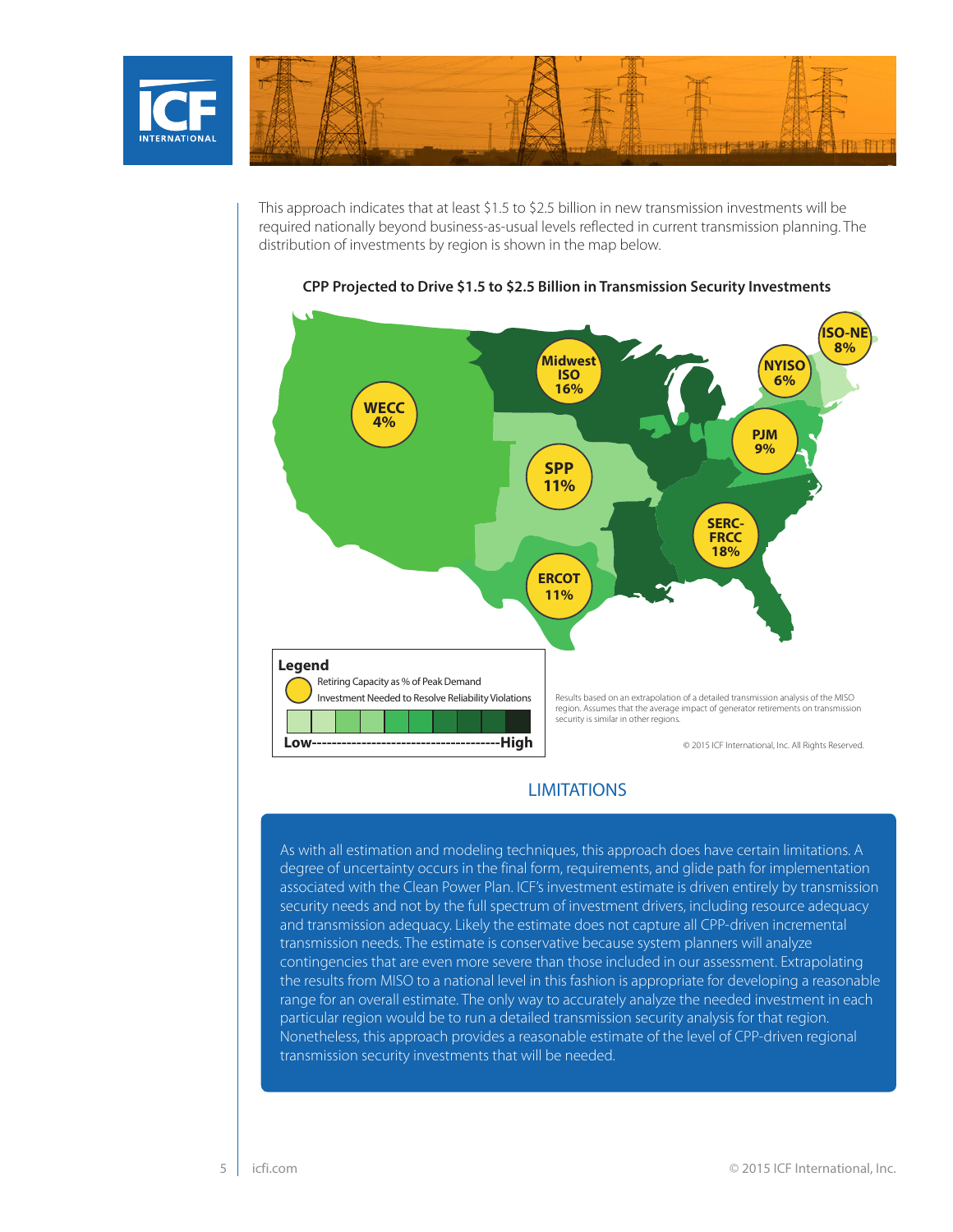



#### Implications: Timeline Requires Prompt Action

The cost of these incremental transmission security investments is not particularly daunting, especially when placed in a broader context. An incremental \$1.5 to \$2.5 billion investment stemming from transmission security spread over several years represents a small fraction of the national five-year capital expenditure on transmission—less than 3 percent—and will not be an impediment to CPP implementation.<sup>5</sup>

Rather, the challenge will lie in identifying specific needs and developing the appropriate portfolio of solutions quickly enough to match the relatively rapid timeline of retirements and new builds that will occur as states implement their CPP compliance plans. Under the draft proposal, states must begin to show progress toward compliance in 2020, and continue to show annual progress through 2030. Much of the estimated additional economic coal retirements anticipated to occur under the Clean Power Plan according to EPA's analysis are front-loaded in this timeframe.

At the same time, adding new transmission infrastructure can be a lengthy process. As shown in the exhibit below, major tasks of assessment, study, and planning are required before the time-consuming process of siting and permitting begins. Many projects can be completed in five to seven years after initial planning. The process also can easily stretch to 10 years for high voltage projects. The challenge will lie in moving through the transmission project process in time to match the changes brought about by additional coal retirements and new renewable capacity. Stakeholders should strongly consider conducting detailed regional analyses as soon as this summer upon the announcement of the final rule.



#### **A Transmission Project Can Take Up to 10 Years from Concept to Completion**

As related to transmission investment opportunities, our estimate is conservative. We considered only single element contingency conditions. Transmission planners will analyze multiple element contingency conditions which will result in even more opportunities for transmission system investments.

Furthermore, we have focused only on the need to resolve transmission security challenges. We have not included transmission improvements needed to interconnect new generation or to address congestion. Identifying these needs also will provide additional opportunities.

Lastly, we implemented a narrow set of transmission solutions—transmission additions for line overloads and reactive devices for voltage violations. System planners have numerous options available to address transmission problems. For example, some line overloads may be resolved by building new transmission projects or by upgrading existing lines. Others may be addressed more

<sup>&</sup>lt;sup>5</sup> In MISO since 2003, \$7.3 billion in transmission projects have been approved and placed in service. Nationwide, Edison Electric Institute (EEI) estimated that in 2012, total transmission investment among its members was \$14.8 billion, rising to \$17.5 billion in 2013; its 2014 report highlighted 170 new projects during the next 10 years totaling \$60.6 billion in new investment. More information available at [https://www.misoenergy.org/Library/Repository/Communication%20Material/Corporate/At-A-Glance.](https://www.misoenergy.org/Library/Repository/Communication%20Material/Corporate/At-A-Glance.pdf) pdf and [http://www.eei.org/issuesandpolicy/transmission/Documents/Trans\\_Project\\_lowres\\_bookmarked.pdf.](http://www.eei.org/issuesandpolicy/transmission/Documents/Trans_Project_lowres_bookmarked.pdf)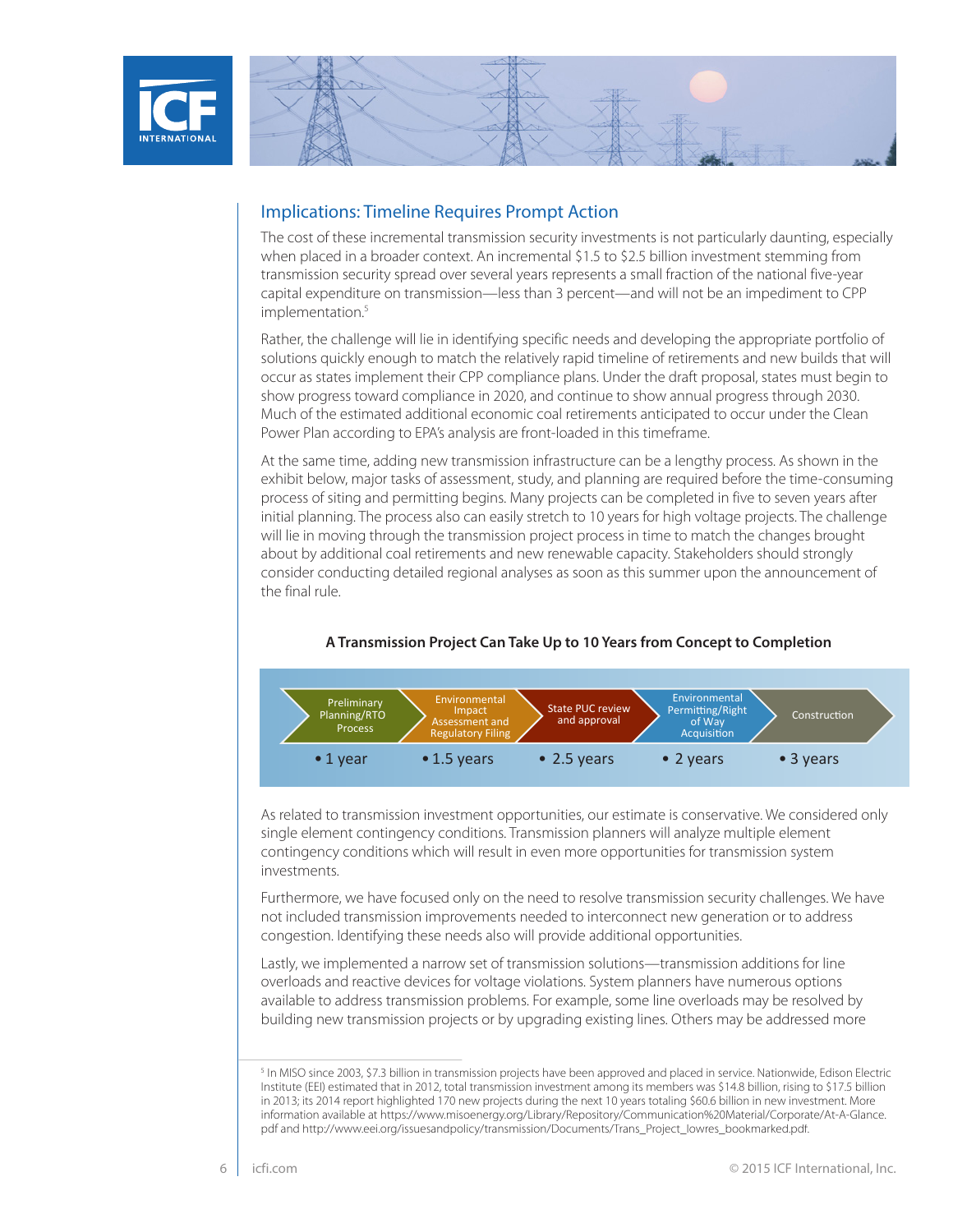

efficiently using nontransmission solutions, such as demand response. Some voltage violations are resolved using any one of a number of reactive power devices. However, transmission additions and upgrades are sometimes identified as the cost-effective solutions.

Regardless of the final disposition of the Clean Power Plan, major opportunities in transmission will exist in the next 5 to 10 years. Edison Electric Institute estimates that three-fourths of the more than \$60 billion in transmission investment coming from its members in the next 10 years is driven by the integration of renewables.<sup>6</sup> More broadly, investment is necessary to bring greater flexibility, potential to incorporate distributed generation, and resiliency as well as the chance to replace aging infrastructure.

The CPP accentuates these background needs and trends, and thereby shifts and re-orders priorities. The plan adds opportunity for those who recognize the imperative to act promptly.

#### **Conclusion**

The Clean Power Plan has the potential to fundamentally reshape the U.S. power map. Less clear is exactly how quickly systems and stakeholders will adjust, and who will identify and seize the opportunities that will open up in time to match the changes in available resources. The size and scope of the needed transmission investment is manageable. The timeline to conceive and complete projects is a greater challenge. In short, we find that the grid can remain reliable through the implementation of the Clean Power Plan as currently proposed, but the grid will not do remain so by itself. Proactive planning and investors looking to capitalize on opportunities are essential. The nation cannot simply rely on assertions that the grid will be reliable.

ICF is actively working with clients on identifying future transmission needs in their regions, valuing existing or planned assets, assessing the impact of projected generating unit retirements, and mitigating overall risks in a rapidly changing environment.

#### Authors

**Kenneth Collison** is a Vice President at ICF International and leads the Transmission and Ancillary Services Group within Energy Advisory Solutions. Mr. Collison assists clients in various aspects of power markets assessments, including power system planning and analysis, power markets restructuring, reliability and economic studies, and transmission and ancillary services valuation. Mr. Collison also supports clients as an expert witness on electric transmission issues.

**Kiran Kumaraswamy** is a Senior Manager in ICF's Energy Advisory Solutions group. His expertise is in transmission planning, policy analysis, locational marginal price forecasting, merchant transmission investment assessment, and power systems modeling. He extensively uses GE-MAPS<sup>®</sup>, PowerWorld<sup>®</sup>, and PSLF© for modeling applications and analysis. He is a certified Project Management Professional and holds a Master of Science degree in Electrical Engineering from the University of Wisconsin, Madison.

**Rakesh Maurya** is an Associate in ICF's Energy Advisory Solutions group. He works on modeling and analysis of transmission systems using industry standard software such as PSLF and PowerWorld. His projects include performing power flow analyses to determine the impact of generator interconnection and transmission expansion projects on power system reliability. He also reviews and qualitatively assesses the impact of regulatory orders and electricity market rules on renewable energy development and transmission expansion.

**Jamie Cotrone** is a Research Assistant in ICF's Energy Advisory Solutions practice. She has expertise in transmission studies, locational marginal price forecasting, economic modeling, transmission investment

<sup>6</sup> http://www.eei.org/issuesandpolicy/transmission/Documents/Trans\_Project\_lowres\_bookmarked.pdf